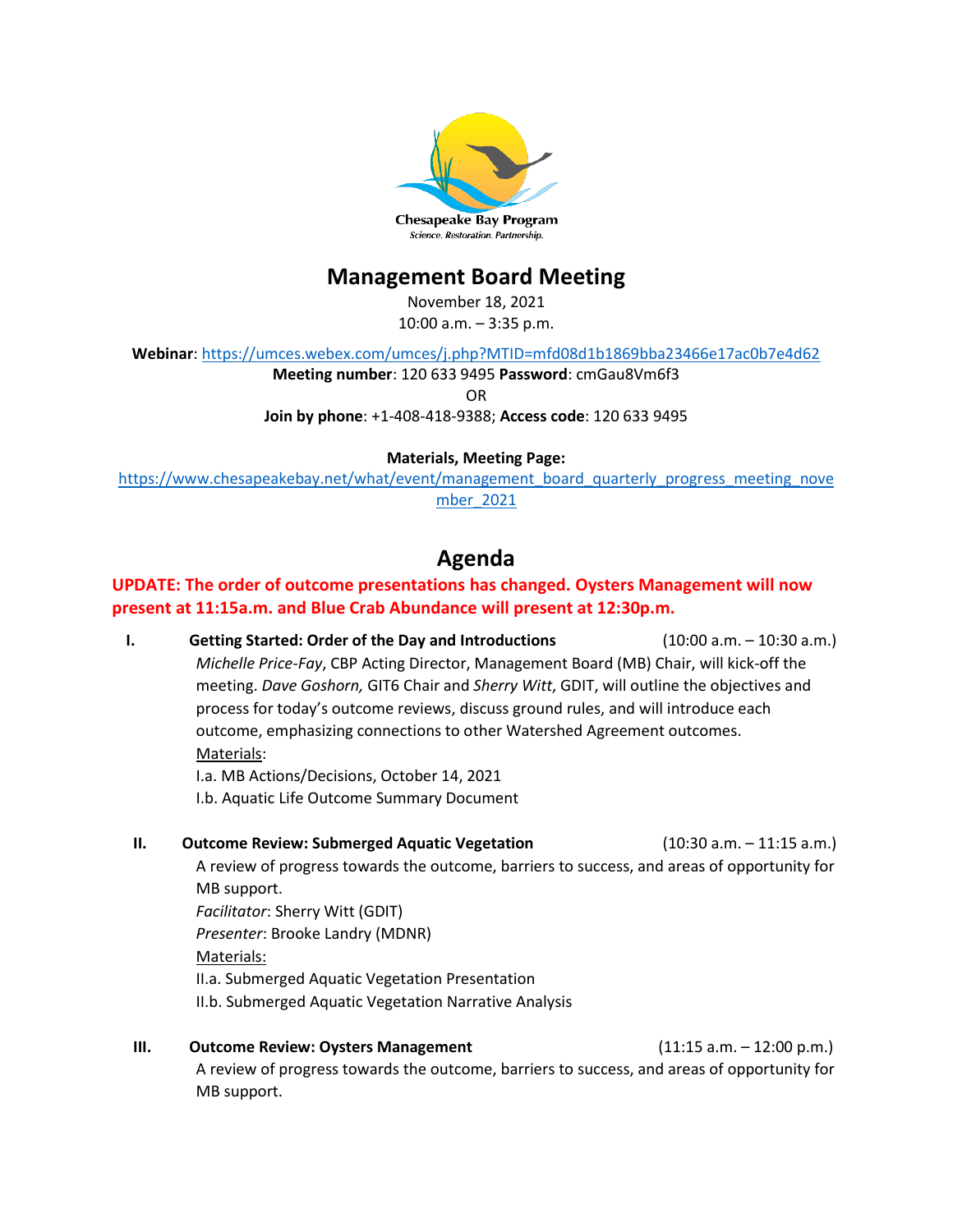*Facilitator*: Sherry Witt (GDIT) *Presenter*: Stephanie Westby (NOAA) Materials: III.a. Oysters Presentation III.b. Oysters Narrative Analysis

**LUNCH** (12:00 p.m. – 12:30 p.m.)

**IV. Outcome Review: Blue Crab Abundance and Management** (12:30 p.m. – 1:15 p.m.) A review of progress towards the outcome, barriers to success, and areas of opportunity for MB support. *Facilitator*: Sherry Witt (GDIT) *Presenter*: Mandy Bromilow (NOAA) Materials: IV.a. Blue Crab Abundance and Management [Presentation](https://www.chesapeakebay.net/channel_files/37485/ii.a._forestbuffer_srs_logic_and_action_plan_preqpr.pdf) IV.b. Blue Crab Abundance and Management [Narrative Analysis](https://www.chesapeakebay.net/channel_files/37485/ii.b._forestbuffer_narrative_analysis_draft_7-28_clean.pdf) **V. Outcome Review: Forage 1:15 p.m. – 2:00 p.m.)** 

A review of progress towards the outcome, barriers to success, and areas of opportunity for MB support. *Facilitator*: Sherry Witt (GDIT) *Presenter*: Bruce Vogt (NOAA) Materials: V.a. Forage Fish [Presentation](https://www.chesapeakebay.net/channel_files/37485/ii.a._forestbuffer_srs_logic_and_action_plan_preqpr.pdf) V.b. [Forage Fish Narrative Analysis](https://www.chesapeakebay.net/channel_files/37485/ii.b._forestbuffer_narrative_analysis_draft_7-28_clean.pdf)

**VI. Discussion to Align Outcome Requests** (2:00 p.m.—2:15 p.m.) Time reserved after Quarterly Progress presentations to discuss and align the various requests from the different outcomes. *Facilitator:* Sherry Witt (GDIT)

**Break** (2:15 p.m.—2:20 p.m.)

### **VII. Outcome Attainability** (2:20 p.m. – 2:45 p.m.)

The Outcome Attainability Action Team will provide an update on their progress to frame outcome attainability issues and to synthesize what the partners discussed at previous Principals' Staff Committee and MB meetings. The MB recommended during its October meeting that the OAAT, working with each outcome workgroup, create brief narrative summaries, characterizing the status of each outcome. Working with the CBP Communications Team, that information is being crafted into a report for presentation to the PSC for approval and presentation to the Executive Council at its December 15 meeting in Richmond.

Decision Requested: A recommendation of the updated dashboard and proposed direction or recommended targeted language changes. Agreement on format and content for report to the PSC on November 23.